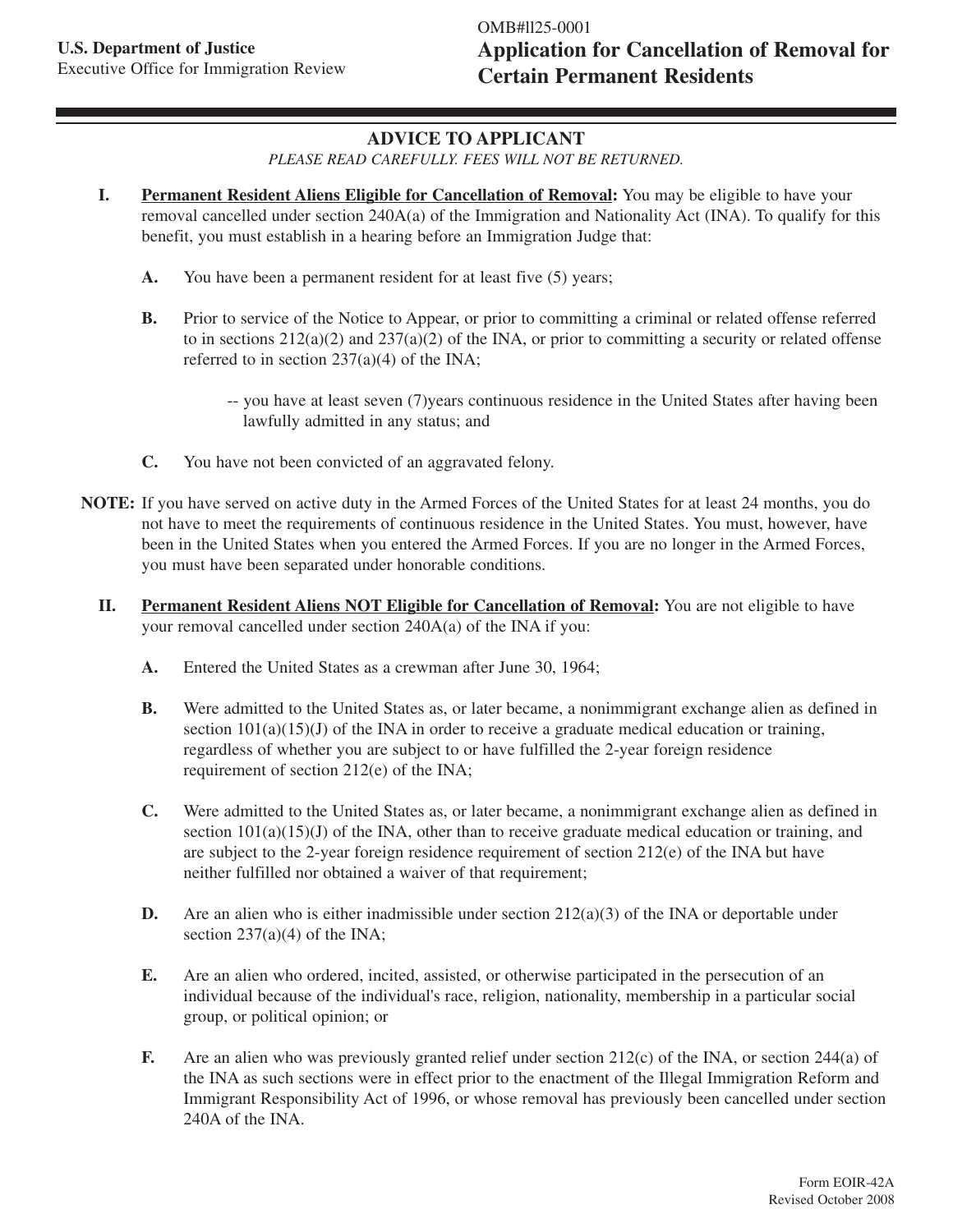#### **III. How Permanent Resident Aliens Can Apply for Cancellation of Removal**

If you believe that you have met all the requirements for cancellation of removal, you must answer all the questions on the attached Form EOIR-42A fully and accurately. You must pay the filing and biometrics fees and comply with the Department of Homeland Security (DHS) instructions for providing biometric and biographic information to USCIS [available at http://uscis.gov]. You must also serve a copy of your application on the Assistant Chief Counsel for the DHS, U.S. Immigration and Customs Enforcement (ICE) as required in the proof of service on page 7 of this application, and you must file your application with the appropriate Immigration Court. Please read the following instructions carefully before completing your application.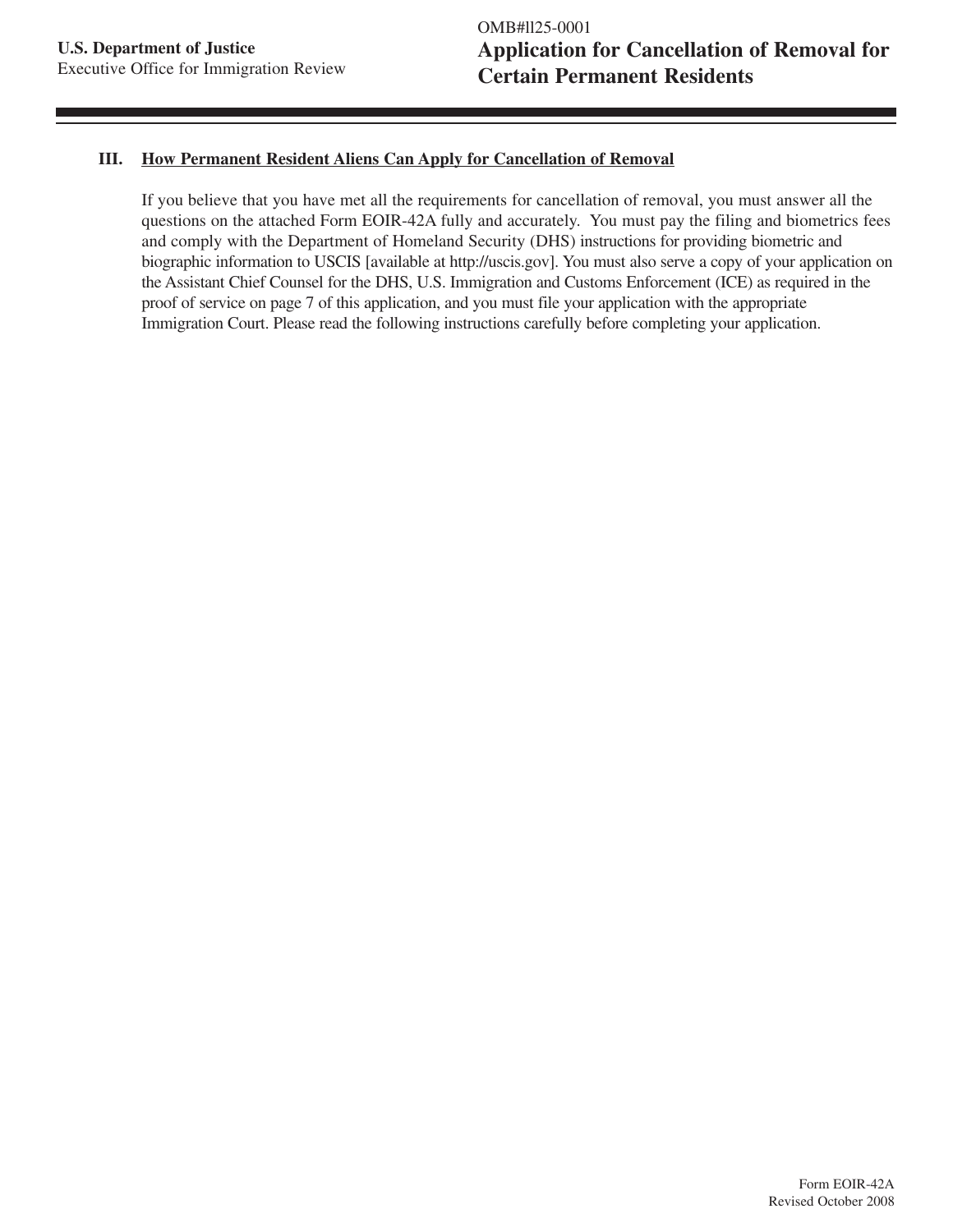## **INSTRUCTIONS**

#### **1. PREPARATION OF APPLICATION.**

To apply for cancellation of removal as a permanent resident alien under section 240A(a) of the Immigration and Nationality Act (INA), you must fully and accurately answer all questions on the attached Form EOIR-42A. You must also comply with all of the instructions on this form. These instructions have the force of law. A separate application must be prepared and executed for each person applying for cancellation of removal. An application on behalf of an alien who is mentally incompetent or is a child under 14 years of age shall be executed by a parent or guardian.

Your responses must be typed or printed legibly in ink. Do not leave any questions unanswered or blank. If any questions do not apply to you, write "none" or "not applicable" in the appropriate space.

To the extent possible, answer all questions directly on the form. If there is insufficient room to respond fully to a question, please continue your response on an additional sheet of paper. Please indicate the number of the question being answered next to your response on the additional sheet, write your alien registration number, print your name, and sign, date, and securely attach each additional sheet to the Form EOIR-42A.

#### **2. BURDEN OF PROOF.**

The burden of proof is on you to prove that you meet all of the statutory requirements for cancellation of removal for certain permanent resident aliens under section 240A(a) of the INA and that you are entitled to such relief as a matter of discretion. To meet this burden, your responses to the questions on the application should be as detailed and complete as possible. You should also attach to your application any documents that demonstrate your eligibility for relief (see "SUPPORTING DOCUMENTS" below).

#### **3. SUPPORTING DOCUMENTS.**

You should submit documentary evidence to show both that you have been a permanent resident alien for at least five (5) years, and that you have seven (7) years of continuous residence in the United States after having been lawfully admitted in any status. This evidence may include, but is not limited to, immigration stamps in passports, DHS Form I-94, leases, deeds, receipts, letters, church records, school records, employment records, and tax payment records.

The original of all supporting documents must be available for inspection at the hearing. If you wish to have the original documents returned to you, you should also present reproductions.

## **4. REQUIRED BIOMETRIC AND BIOGRAPHIC INFORMATION.**

Each applicant 14 years of age or older must also comply with the requirement to supply biometric and biographic information. You will be given instructions on how to complete this requirement. You will be notified in writing of the location of the Application Support Center (ASC) or the designated Law Enforcement Agency where you must go to provide biometric and biographic information. You will also be given a date and time for the appointment. It is important to furnish all the required information. Failure to comply with this requirement may result in a delay in your appointment or in your application being deemed abandoned and dismissed by the Immigration Court.

## **5. TRANSLATIONS.**

Any document in a foreign language must be accompanied by an English language translation and a certificate signed by the translator stating that he/she is competent to translate the document and that the translation is true and accurate to the best of the translator's abilities. Such certification must be printed legibly or typed.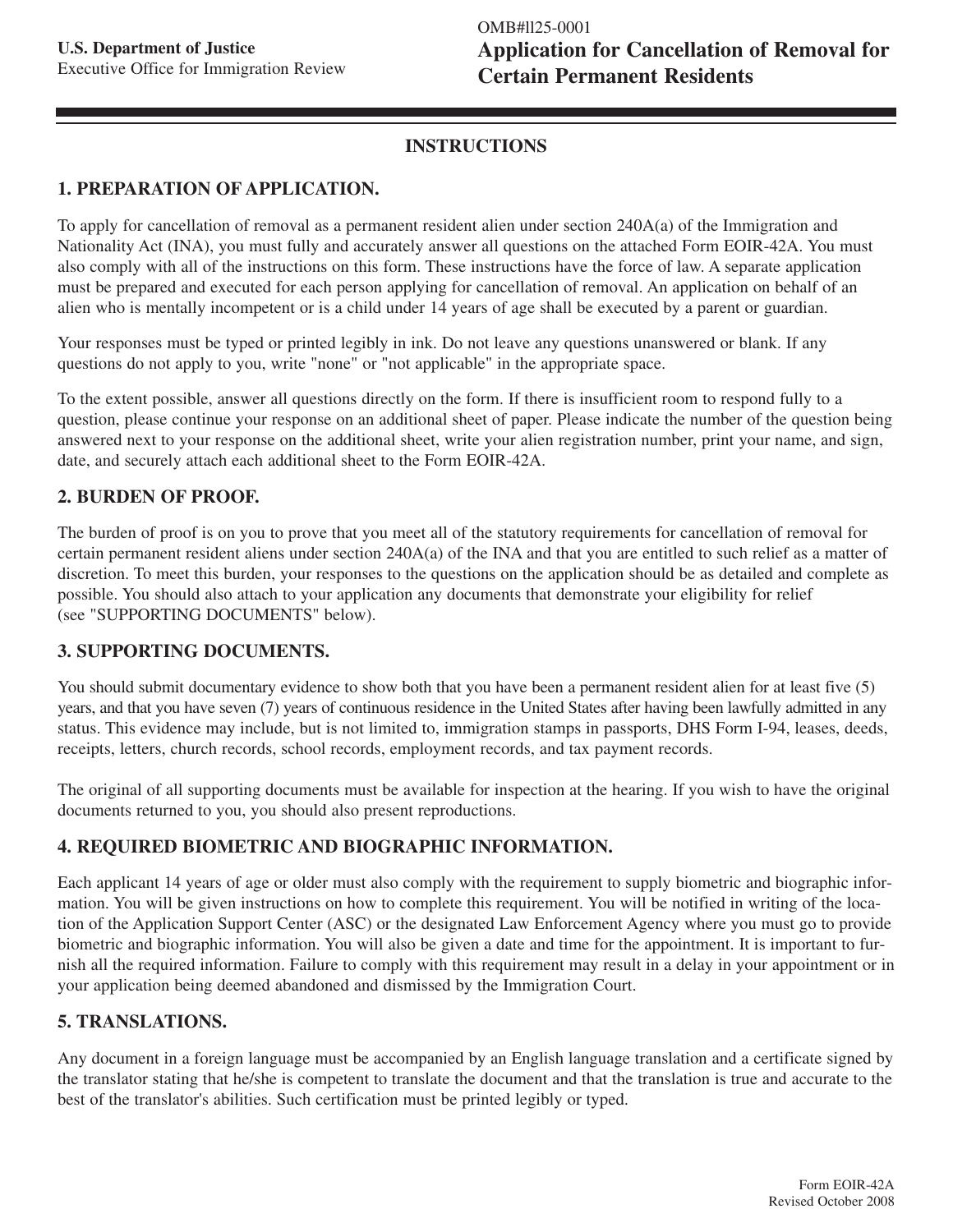#### **6. FEES.**

Before you file your Form EOIR-42A with the Immigration Court, you must pay the required \$100 filing fee and the biometrics fee to the Department of Homeland Security (DHS). Evidence of payment of these fees in the form of a copy of the DHS, U.S. Citizenship and Immigration Services (USCIS) ASC notice of fee receipt and biometrics appointment instructions must accompany your Form EOIR-42A. These fees will not be refunded, regardless of the action taken on your application. Therefore, it is important that you read the advice, instructions, and application carefully before responding. **If you are unable to pay the filing fee, you may ask the Immigration Judge to permit you to file your Form EOIR-42A without fee (fee waiver).**

**DO NOT SEND CASH.** All fees must be submitted in the exact amount. Remittance may be made by personal check, cashier's check, certified bank check, bank international money order, or foreign draft drawn on a financial institution in the United States and payable to the "Department of Homeland Security'' in United States currency. If the applicant resides in the Virgin Islands, the check or money order must be payable to the "Commissioner of Finance of the Virgin Islands." If the applicant resides in Guam, the check or money order must be made payable to the "Treasurer, Guam." Personal checks are accepted subject to collectibility. An uncollectible check will render the application and any documents issued pursuant thereto invalid. A charge of \$30.00 will be imposed if a check in payment of a fee is not honored by the bank on which it is drawn. When the check is drawn on an account of a person other than the applicant, the name and alien registration number of the applicant must be entered on the face of the check. All checks must be drawn on a bank located in the United States.

#### **7. SERVING & FILING YOUR APPLICATION.**

- A. You must first comply with the DHS instructions for providing biometric and biographic information to USCIS, which involves sending a copy of the application to the appropriate USCIS Service Center. The DHS instructions also address payment of the application fees.
- B. You must then serve the following documents on the Assistant Chief Counsel for DHS, U.S. Immigration and Customs Enforcement (ICE):
	- a copy of your Form EOIR-42A, Application for Cancellation of Removal, with all supporting documents and additional sheets;
	- a copy of the USCIS ASC notice of fee receipt and biometrics appointment instructions; and
	- the original Biographical Information Form G-325A.

You must file the following documents with the appropriate Immigration Court:

- the original Form EOIR-42A with all supporting documents and additional sheets;
- a copy of the USCIS ASC notice of fee receipt and biometrics appointment instructions;
- a copy of the Biographical Information Form G-325A; and
- a completed certificate showing service of these documents (See Part 10 of the Application on page 7) on the ICE Assistant Chief Counsel, unless service is made on the record at the hearing.

Retain your USCIS ASC biometrics confirmation document or a copy of your Fingerprint Card, FD-258, if applicable, as proof that your biometrics were taken, and bring it to your future Immigration Court hearings.

#### **8. PENALTIES.**

You must answer all questions on Form EOIR-42A truthfully and submit only genuine documents in support of your application. **You will be required to swear or affirm that the contents of your application and the supporting documents are true to the best of your knowledge**. Your answer to the questions on this form and the supporting documents you present will be used to determine whether your removal should be cancelled and whether you should be permitted to retain your permanent resident status. Any answer you give and any supporting document you present may also be used as evidence in any proceeding to determine your right to be admitted or readmitted, re-enter, pass through, or reside in the United States. Your application may be denied if any of your answers or supporting documents are found to be false.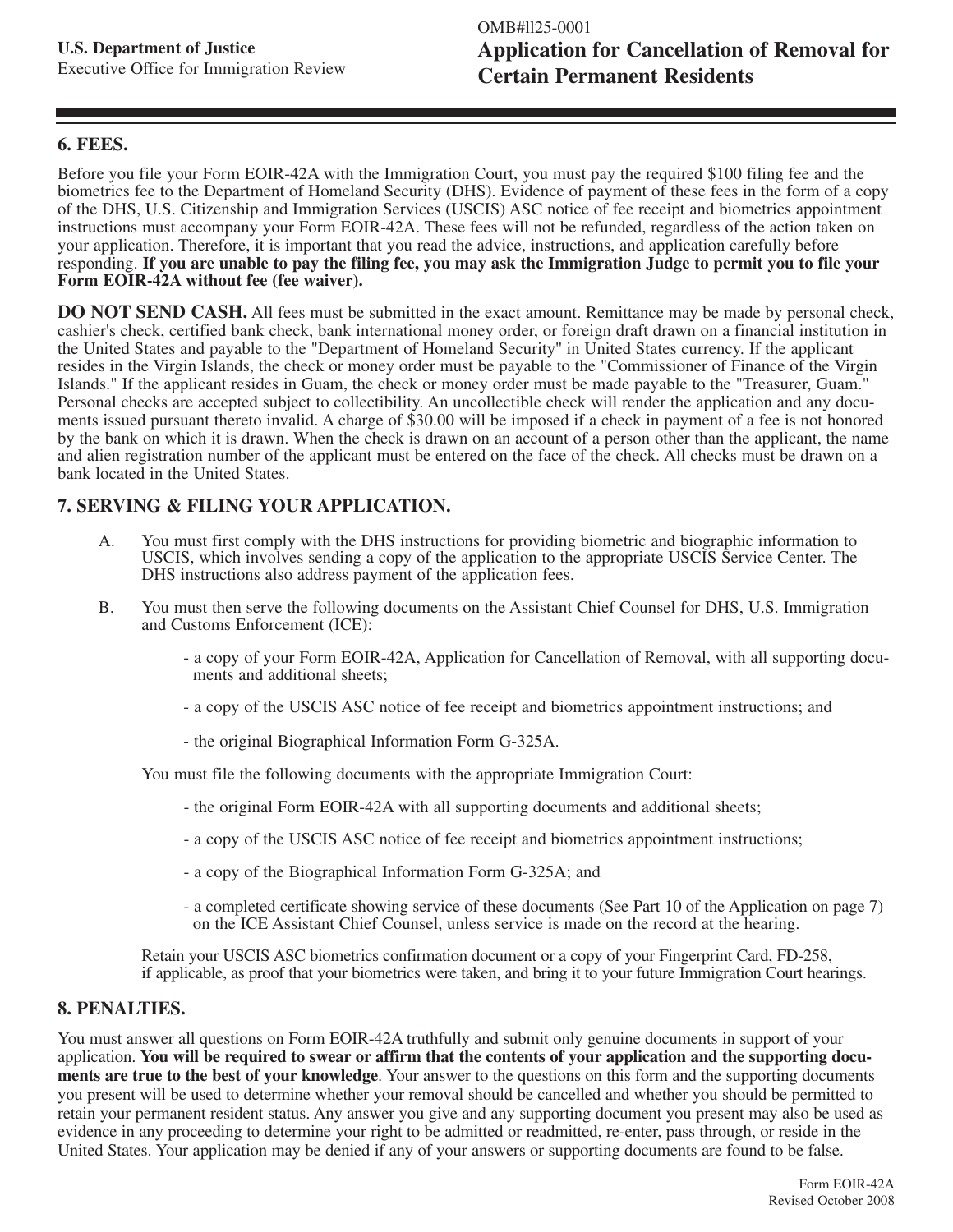Presenting false answers or false documents may also subject you to criminal prosecution under 18 U.S.C. section 1546 and/or subject you to civil penalties under 8 U.S.C. section 1324c if you submit your application knowing that the application, or any supporting document, contains any false statement with respect to a material fact, or if you swear or affirm that the contents of your application and the supporting documents are true, knowing that the application or any supporting documents contain any false statement with respect to a material fact. If convicted, you could be fined up to \$250,000, imprisoned for up to ten  $(10)$  years, or both. 18 U.S.C. sections  $1546(a)$ ,  $3559(a)(4)$ ,  $3571(b)(3)$ . If it is determined you have violated the prohibition against document fraud and a final order is entered against you, you could be subject to a civil penalty up to \$2,000 for each document used or created for the first offense, and up to \$5,000 for any second, or subsequent offense. In addition, if you are the subject of a final order for violating 8 U.S.C. section 1324c, relating to civil penalties for document fraud, you will be removable from the United States.

## **9. PAPERWORK REDUCTION ACT NOTICE.**

Under the Paperwork Reduction Act, a person is not required to respond to a collection of information unless it displays a currently valid OMB control number. We try to create forms and instructions that are accurate, can easily be understood, and which impose the least possible burden on you to provide us with information. Often, this process is difficult because some immigration laws are very complex. The reporting burden for this collection of information is computed as follows: (1) learning about the form, 50 minutes, (2) completing the form, 2 hours, and (3) assembling and filing the form, 3 hours, for an average of 5 hours, 50 minutes per application. If you have comments regarding the accuracy of this burden estimate, or any other aspect of this collection of information, including suggestions for reducing this burden, you may write to the U.S. Department of Justice, Executive Office for Immigration Review, Office of the General Counsel, 5107 Leesburg Pike, Suite 2600, Falls Church, Virginia 22041.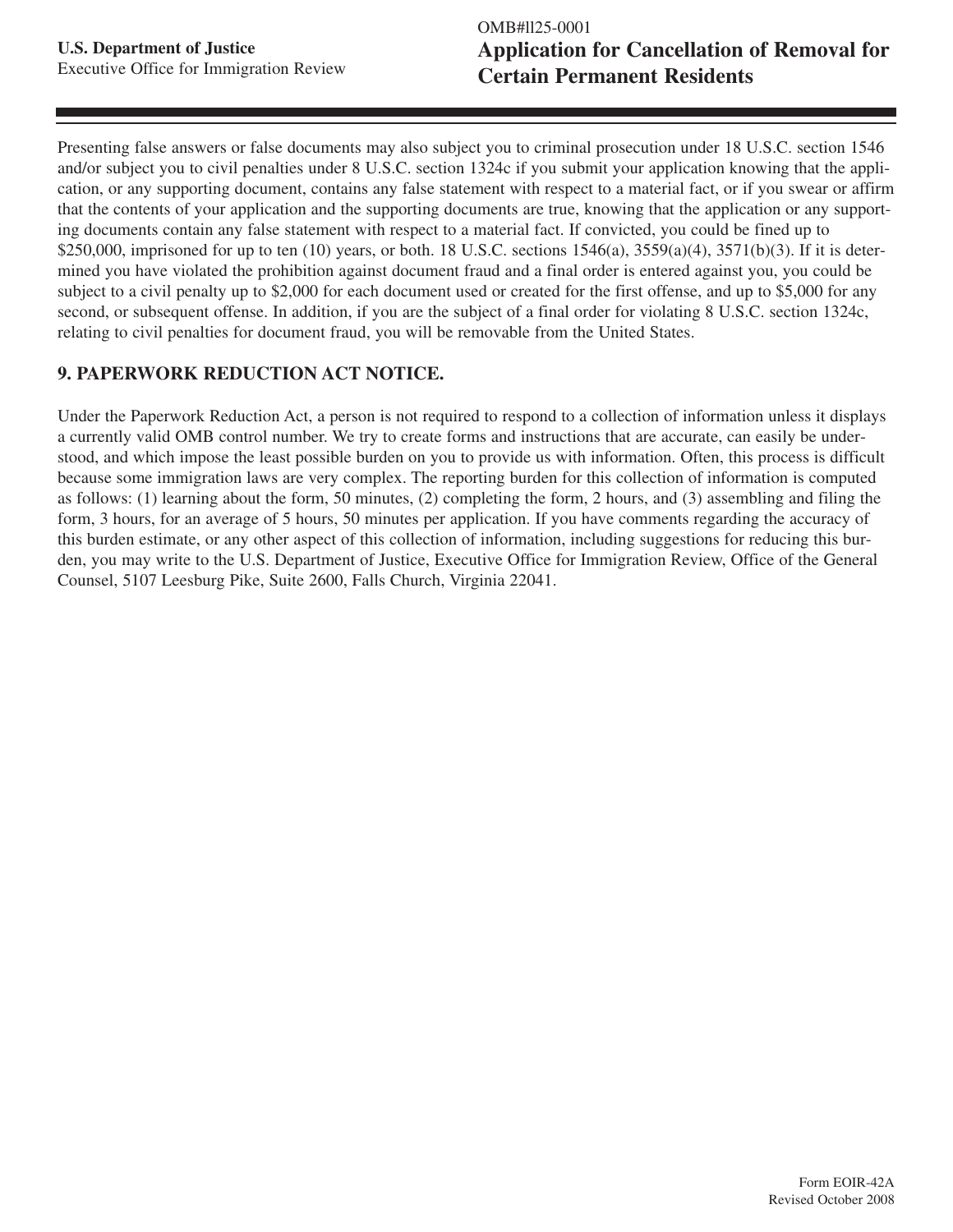# **PLEASE READ ADVICE AND INSTRUCTIONS BEFORE FILLING IN FORM**

Fee Stamp (Official Use Only)

#### **PLEASE TYPE OR PRINT**

| 1) My present true name is: (Last, First, Middle)    |                              | 2) Alien Registration (or "A") Number(s):                            |                                                                                                                                                                                                                                                                                                                       |  |  |
|------------------------------------------------------|------------------------------|----------------------------------------------------------------------|-----------------------------------------------------------------------------------------------------------------------------------------------------------------------------------------------------------------------------------------------------------------------------------------------------------------------|--|--|
| 3) My name given at birth was: (Last, First, Middle) |                              |                                                                      |                                                                                                                                                                                                                                                                                                                       |  |  |
| 6) Gender:<br>$\Box$ Male<br>$\Box$ Female           | 8) Hair Color:<br>7) Height: |                                                                      | 9) Eye Color:                                                                                                                                                                                                                                                                                                         |  |  |
| 11) Social Security Number:                          |                              |                                                                      | 13) Work Phone Number:                                                                                                                                                                                                                                                                                                |  |  |
| 14) I currently reside at:                           |                              |                                                                      |                                                                                                                                                                                                                                                                                                                       |  |  |
|                                                      |                              |                                                                      |                                                                                                                                                                                                                                                                                                                       |  |  |
|                                                      |                              |                                                                      |                                                                                                                                                                                                                                                                                                                       |  |  |
| <b>State</b><br>Zip Code                             |                              |                                                                      |                                                                                                                                                                                                                                                                                                                       |  |  |
|                                                      |                              |                                                                      |                                                                                                                                                                                                                                                                                                                       |  |  |
|                                                      |                              | Resided From:<br>(Month, Day, Year)                                  | Resided To:<br>(Month, Day, Year)                                                                                                                                                                                                                                                                                     |  |  |
|                                                      |                              |                                                                      | <b>PRESENT</b>                                                                                                                                                                                                                                                                                                        |  |  |
|                                                      |                              |                                                                      |                                                                                                                                                                                                                                                                                                                       |  |  |
|                                                      |                              |                                                                      |                                                                                                                                                                                                                                                                                                                       |  |  |
|                                                      |                              |                                                                      |                                                                                                                                                                                                                                                                                                                       |  |  |
|                                                      |                              |                                                                      |                                                                                                                                                                                                                                                                                                                       |  |  |
|                                                      |                              | Street and Number - Apt. or Room # - City or Town - State - Zip Code | <b>PART 1 - INFORMATION ABOUT YOURSELF</b><br>4) Birth Place: (City and Country)<br>12) Home Phone Number:<br>15) I have been known by these additional name $(s)$ :<br>16) I have resided in the following locations in the United States: (List PRESENT ADDRESS FIRST, and work back in time for at least 7 years.) |  |  |

# **PART 2 - INFORMATION ABOUT THIS APPLICATION**

17) I, the undersigned, hereby request that my removal be cancelled under the provisions of section 240A(a) of the Immigration and Nationality Act (INA). I believe that I am eligible for this relief because I have been a lawful permanent resident alien for 5 or more years, have 7 years of continuous residence in the United States, and have not been convicted of an aggravated felony. I was admitted as or adjusted to the status of an alien lawfully admitted for permanent residence on \_

*(Date)*

at <u>the contract of the contract of the contract of the contract of the contract of the contract of the contract of</u> *(Place)*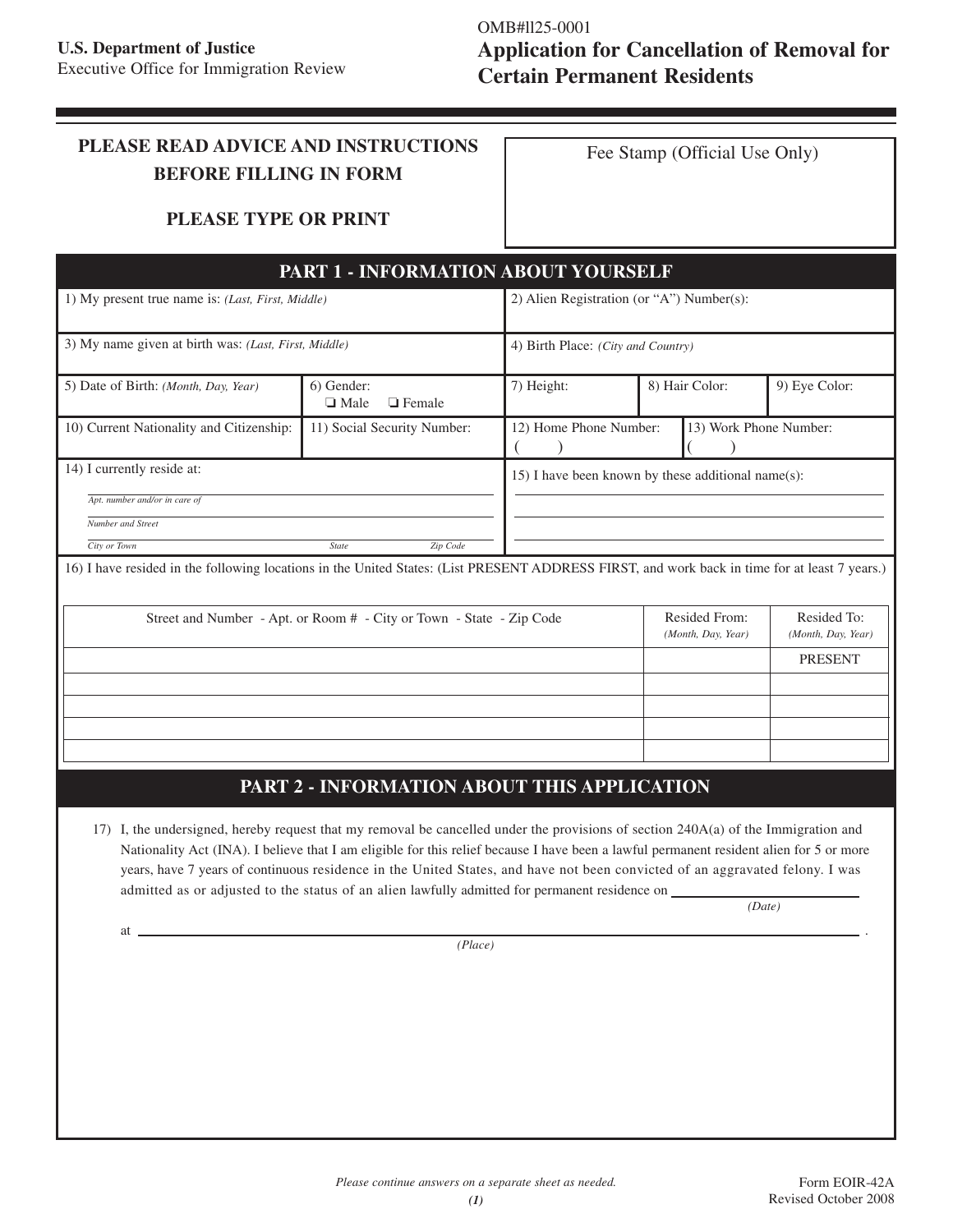|                                                                                                                                                                                                                                                                   | PART 3 - INFORMATION ABOUT YOUR PRESENCE IN THE UNITED STATES                                  |                   |                                                                      |                                                                              |
|-------------------------------------------------------------------------------------------------------------------------------------------------------------------------------------------------------------------------------------------------------------------|------------------------------------------------------------------------------------------------|-------------------|----------------------------------------------------------------------|------------------------------------------------------------------------------|
| 18) My first arrival into the United States was under the name of: (Last, First, Middle)                                                                                                                                                                          |                                                                                                |                   | 19) My first arrival to the United States was on: (Month, Day, Year) |                                                                              |
| 20) Place or port of first arrival: (Place or Port, City, and State)                                                                                                                                                                                              |                                                                                                |                   |                                                                      |                                                                              |
| $\Box$ was inspected and admitted.<br>$21)$ I:                                                                                                                                                                                                                    |                                                                                                |                   |                                                                      |                                                                              |
|                                                                                                                                                                                                                                                                   | $\Box$ I entered using my Lawful Permanent Resident card which is valid until                  |                   |                                                                      | (Month, Day, Year)                                                           |
| $\Box$ I entered using a $\Box$ visa which is valid until $\Box$ was not inspected and admitted. (Specify Type of Visa)                                                                                                                                           |                                                                                                |                   |                                                                      |                                                                              |
|                                                                                                                                                                                                                                                                   |                                                                                                |                   |                                                                      | (Month, Day, Year)                                                           |
|                                                                                                                                                                                                                                                                   |                                                                                                |                   |                                                                      |                                                                              |
|                                                                                                                                                                                                                                                                   |                                                                                                |                   |                                                                      |                                                                              |
|                                                                                                                                                                                                                                                                   |                                                                                                |                   |                                                                      |                                                                              |
| 22) I applied on <i>(Month, Day, Year)</i> for additional time to stay and it was $\Box$ granted on <i>(Month, Day, Year)</i>                                                                                                                                     |                                                                                                |                   |                                                                      | (Month, Day, Year)                                                           |
| and valid until <i>Month</i> , <i>Day</i> , <i>Year</i> )                                                                                                                                                                                                         | , or $\Box$ denied on $\frac{\Box (Month, Day, Year)}{\Diamond (Month, Day, Year)}$ .          |                   |                                                                      |                                                                              |
| 23) Since the date of my first entry, I departed from and returned to the United States at the following places and on the following dates:<br>If you have never departed from the United States since your original date of entry, please mark an X in this box: | (Please list all departures regardless of how briefly you were absent from the United States.) |                   |                                                                      |                                                                              |
| Port of Departure (Place or Port, City and State)                                                                                                                                                                                                                 | Departure Date (Month, Day, Year) Purpose of Travel                                            |                   |                                                                      | Destination                                                                  |
|                                                                                                                                                                                                                                                                   | Return Date (Month, Day, Year)                                                                 | Manner of Return  |                                                                      | Inspected and Admitted?<br>$\Box$ Yes $\Box$ No                              |
| Port of Departure (Place or Port, City and State)                                                                                                                                                                                                                 | Departure Date (Month, Day, Year)                                                              | Purpose of Travel |                                                                      | Destination                                                                  |
| Port of Return ( <i>Place or Port, City and State</i> )                                                                                                                                                                                                           | Return Date (Month, Day, Year)                                                                 | Manner of Return  |                                                                      | Inspected and Admitted?<br>$\Box$ Yes $\Box$ No                              |
| 24) Have you ever departed the United States:                                                                                                                                                                                                                     |                                                                                                |                   |                                                                      |                                                                              |
|                                                                                                                                                                                                                                                                   |                                                                                                |                   |                                                                      |                                                                              |
| PART 4 - INFORMATION ABOUT YOUR MARITAL STATUS AND SPOUSE (Continued on page 3)                                                                                                                                                                                   |                                                                                                |                   |                                                                      |                                                                              |
| 25) I am not married: $\Box$<br>I am married: $\Box$                                                                                                                                                                                                              | 26) If married, the name of my spouse is: (Last, First, Middle)                                |                   | 27) My spouse's name before marriage was:                            |                                                                              |
| 28) The marriage took place in: (City and Country)                                                                                                                                                                                                                |                                                                                                |                   | 29) Date of marriage: (Month, Day, Year)                             |                                                                              |
|                                                                                                                                                                                                                                                                   |                                                                                                |                   |                                                                      |                                                                              |
| 30) My spouse currently resides at:                                                                                                                                                                                                                               |                                                                                                |                   |                                                                      | 31) Place and date of birth of my spouse: (City & Country; Month, Day, Year) |
| Apt. number and/or in care of                                                                                                                                                                                                                                     |                                                                                                |                   |                                                                      |                                                                              |
| Number and Street                                                                                                                                                                                                                                                 |                                                                                                |                   | 32) My spouse is a citizen of: (Country)                             |                                                                              |
| City or Town                                                                                                                                                                                                                                                      | State/Country<br>Zip Code                                                                      |                   |                                                                      |                                                                              |
| 33) If your spouse is other than a native born United States citizen, answer the following:                                                                                                                                                                       |                                                                                                |                   |                                                                      |                                                                              |
|                                                                                                                                                                                                                                                                   |                                                                                                |                   |                                                                      |                                                                              |
|                                                                                                                                                                                                                                                                   |                                                                                                |                   |                                                                      |                                                                              |
|                                                                                                                                                                                                                                                                   |                                                                                                |                   |                                                                      |                                                                              |
|                                                                                                                                                                                                                                                                   |                                                                                                |                   | (City and State)                                                     |                                                                              |
| 34) My spouse $\Box$ - is not employed. If employed, please give salary and the name and address of the place(s) of employment.                                                                                                                                   |                                                                                                |                   |                                                                      |                                                                              |
| Full Name and Address of Employer                                                                                                                                                                                                                                 |                                                                                                |                   |                                                                      | Earnings Per Week<br>(Approximate)                                           |
|                                                                                                                                                                                                                                                                   |                                                                                                |                   |                                                                      | \$                                                                           |
|                                                                                                                                                                                                                                                                   |                                                                                                |                   |                                                                      | \$<br>\$                                                                     |
|                                                                                                                                                                                                                                                                   |                                                                                                |                   |                                                                      |                                                                              |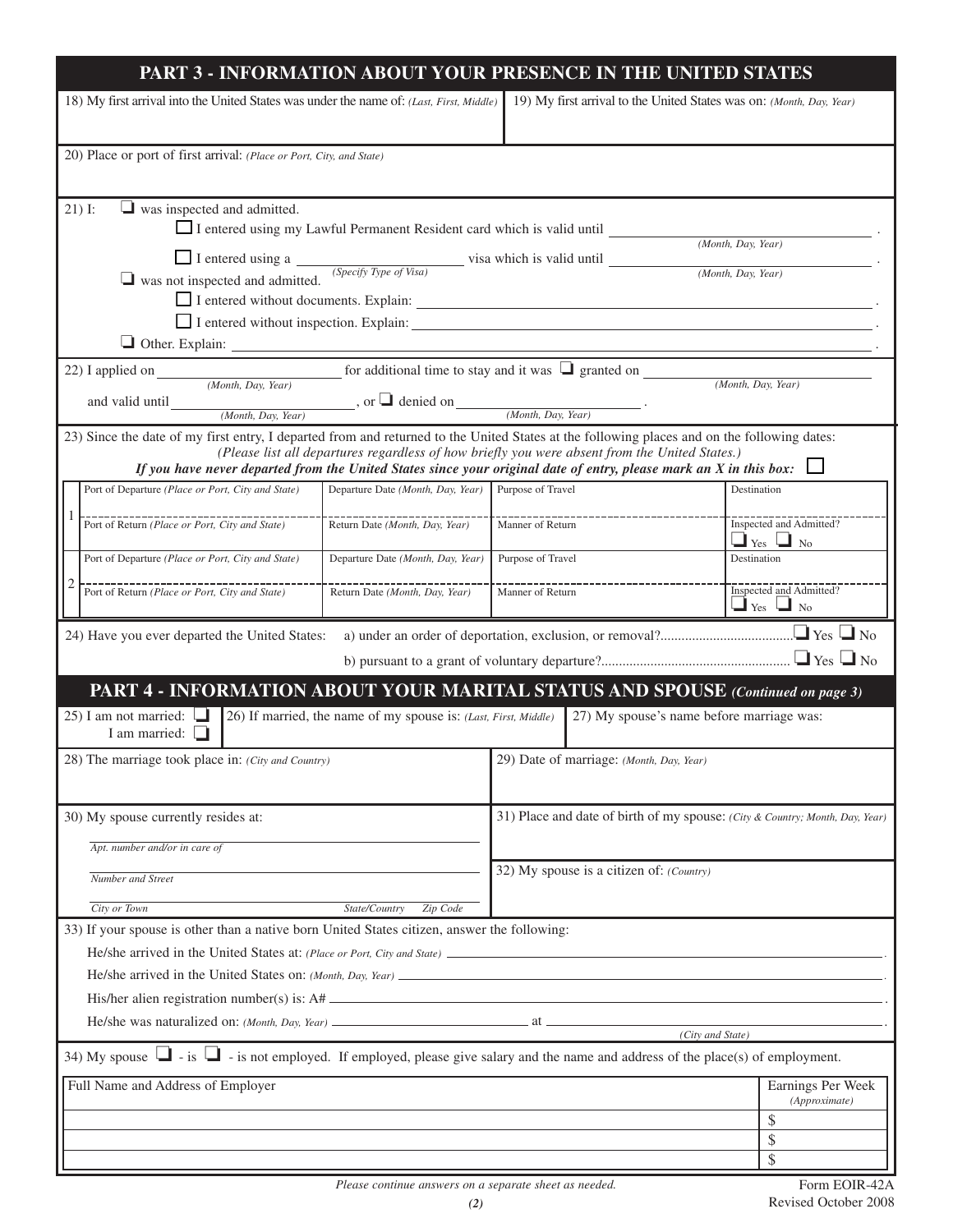# **PART 4 - INFORMATION ABOUT YOUR MARITAL STATUS AND SPOUSE** *(Continued)*

35) I ❏ - have ❏ - have not been previously married: *(If previously married, list the name of each prior spouse, the dates on which each marriage began and ended, the place where the marriage terminated, and describe how each marriage ended.)*

| Name of prior spouse: (Last, First, Middle)                                                                                                              | Date marriage began: | Place marriage ended: |                                  | Description or manner of how marriage was |                    |
|----------------------------------------------------------------------------------------------------------------------------------------------------------|----------------------|-----------------------|----------------------------------|-------------------------------------------|--------------------|
|                                                                                                                                                          | Date marriage ended: | (City and Country)    |                                  | terminated or ended:                      |                    |
|                                                                                                                                                          |                      |                       |                                  |                                           |                    |
|                                                                                                                                                          |                      |                       |                                  |                                           |                    |
|                                                                                                                                                          |                      |                       |                                  |                                           |                    |
|                                                                                                                                                          |                      |                       |                                  |                                           |                    |
| Name of prior spouse: (Last, First, Middle)                                                                                                              | Date marriage began: | Place marriage ended: |                                  | Description or manner of how marriage was |                    |
|                                                                                                                                                          | Date marriage ended: | (City and Country)    |                                  | terminated or ended:                      |                    |
|                                                                                                                                                          |                      |                       |                                  |                                           |                    |
|                                                                                                                                                          |                      |                       |                                  |                                           |                    |
|                                                                                                                                                          |                      |                       |                                  |                                           |                    |
| 36) Have you been ordered by any court, or are otherwise under any legal obligation, to provide child support and/or spousal maintenance as a            |                      |                       |                                  |                                           |                    |
| result of a separation and/or divorce? $\Box$ - Yes $\Box$ - No                                                                                          |                      |                       |                                  |                                           |                    |
|                                                                                                                                                          |                      |                       |                                  |                                           |                    |
| PART 5 - INFORMATION ABOUT YOUR EMPLOYMENT AND FINANCIAL STATUS                                                                                          |                      |                       |                                  |                                           |                    |
|                                                                                                                                                          |                      |                       |                                  |                                           |                    |
| 37) Since my arrival into the United States, I have been employed by the following named persons or firms: (Please begin with present employment and     |                      |                       |                                  |                                           |                    |
| work back in time. Any periods of unemployment or school attendance should be specified. Attach a separate sheet for additional entries if necessary.)   |                      |                       |                                  |                                           |                    |
|                                                                                                                                                          |                      |                       |                                  |                                           |                    |
| Full Name and Address of Employer                                                                                                                        |                      | Earnings Per Week     | Type of Work                     | Employed From:                            | Employed To:       |
|                                                                                                                                                          |                      | (Approximate)         | Performed                        | (Month, Day, Year)                        | (Month, Day, Year) |
|                                                                                                                                                          |                      |                       |                                  |                                           |                    |
|                                                                                                                                                          |                      | \$                    |                                  |                                           | <b>PRESENT</b>     |
|                                                                                                                                                          |                      |                       |                                  |                                           |                    |
|                                                                                                                                                          |                      | \$                    |                                  |                                           |                    |
|                                                                                                                                                          |                      |                       |                                  |                                           |                    |
|                                                                                                                                                          |                      |                       |                                  |                                           |                    |
|                                                                                                                                                          |                      |                       |                                  |                                           |                    |
|                                                                                                                                                          |                      |                       |                                  |                                           |                    |
| 38) If self-employed, describe the nature of the business, the name of the business, its address, and net income derived therefrom:                      |                      |                       |                                  |                                           |                    |
|                                                                                                                                                          |                      |                       |                                  |                                           |                    |
|                                                                                                                                                          |                      |                       |                                  |                                           |                    |
|                                                                                                                                                          |                      |                       |                                  |                                           |                    |
|                                                                                                                                                          |                      |                       |                                  |                                           |                    |
|                                                                                                                                                          |                      |                       |                                  |                                           |                    |
|                                                                                                                                                          |                      |                       |                                  |                                           |                    |
| 39) My assets (and if married, my spouse's assets) in the United States and other countries, not including clothing and household necessities, are:      |                      |                       |                                  |                                           |                    |
|                                                                                                                                                          |                      |                       |                                  |                                           |                    |
| <b>Self</b>                                                                                                                                              |                      |                       | <b>Jointly Owned With Spouse</b> |                                           |                    |
|                                                                                                                                                          |                      |                       |                                  |                                           |                    |
|                                                                                                                                                          |                      |                       |                                  |                                           |                    |
|                                                                                                                                                          |                      |                       |                                  |                                           |                    |
| Auto (dollar value minus amount owed) \$                                                                                                                 |                      |                       |                                  | Auto (dollar value minus amount owed) \$  |                    |
|                                                                                                                                                          |                      |                       |                                  |                                           |                    |
| $\overline{\text{total } \text{S}}$                                                                                                                      |                      |                       |                                  | $\overline{\text{Total } s}$              |                    |
|                                                                                                                                                          |                      |                       |                                  |                                           |                    |
| 40) I $\Box$ - have $\Box$ - have not received public or private relief or assistance (e.g. Welfare, Unemployment Benefits, Medicaid, TANF, AFDC, etc.). |                      |                       |                                  |                                           |                    |
| If you have, please give full details including the type of relief or assistance received, date for which relief or assistance was received, place, and  |                      |                       |                                  |                                           |                    |
|                                                                                                                                                          |                      |                       |                                  |                                           |                    |
|                                                                                                                                                          |                      |                       |                                  |                                           |                    |
|                                                                                                                                                          |                      |                       |                                  |                                           |                    |
|                                                                                                                                                          |                      |                       |                                  |                                           |                    |
| 41) Please list each of the years in which you have filed an income tax return with the Internal Revenue Service:                                        |                      |                       |                                  |                                           |                    |
|                                                                                                                                                          |                      |                       |                                  |                                           |                    |
|                                                                                                                                                          |                      |                       |                                  |                                           |                    |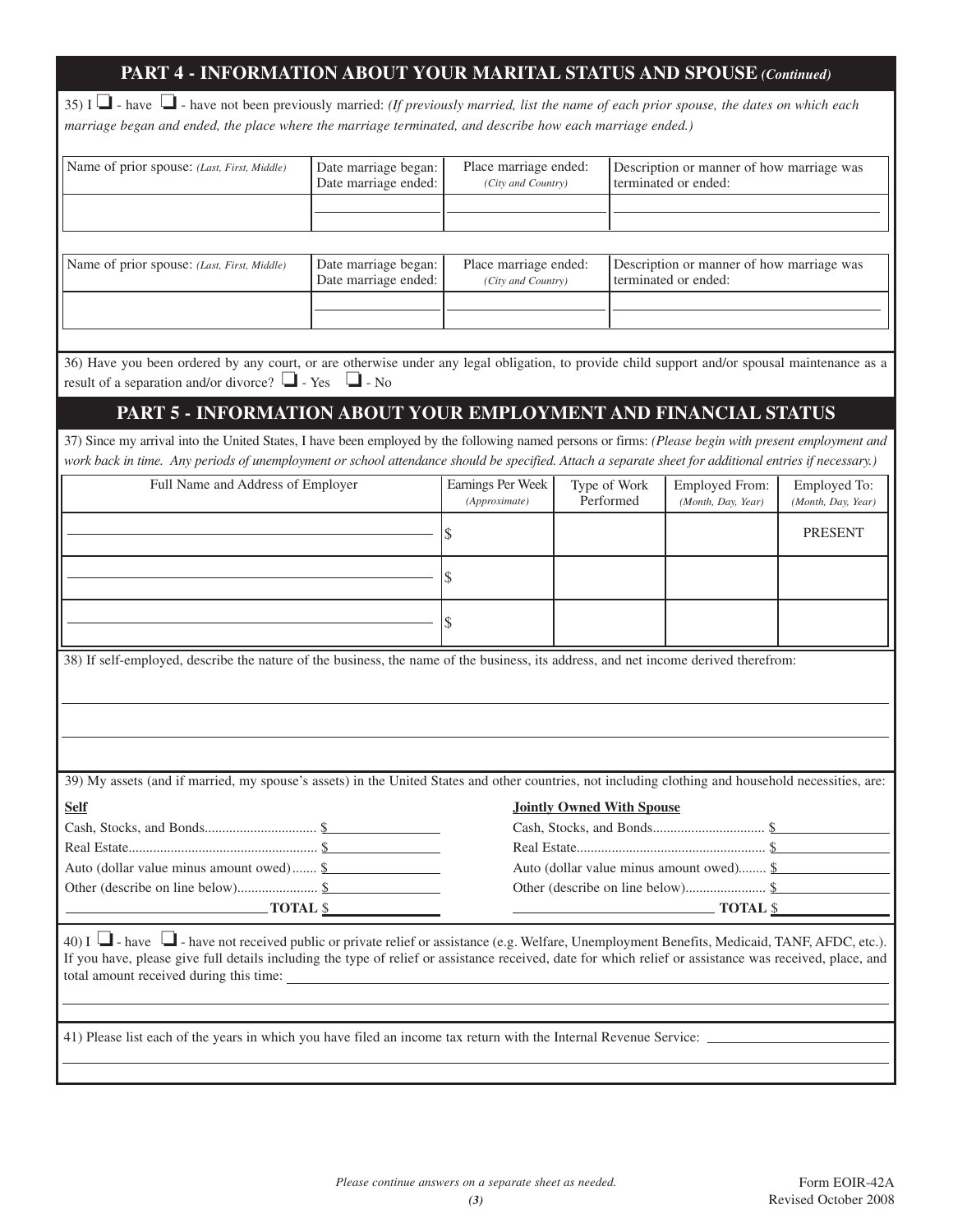|                                                                            |                                                                                                                                                    | PART 6 - INFORMATION ABOUT YOUR FAMILY (Continued on page 5)                                                                                                                               |                                                 |
|----------------------------------------------------------------------------|----------------------------------------------------------------------------------------------------------------------------------------------------|--------------------------------------------------------------------------------------------------------------------------------------------------------------------------------------------|-------------------------------------------------|
|                                                                            |                                                                                                                                                    | 42) I have (Number of) children. Please list information for each child below, include assets and earnings information for                                                                 |                                                 |
| children over the age of 16 who have separate incomes:                     |                                                                                                                                                    |                                                                                                                                                                                            |                                                 |
| Name of Child: (Last, First, Middle)<br>Child's Alien Registration Number: | Citizen of What Country:<br>Birth Date: (Month, Day, Year)                                                                                         | Now Residing At: (City and Country)<br>Birth Date: (City and Country)                                                                                                                      | <b>Immigration Status</b><br>of Child           |
|                                                                            |                                                                                                                                                    |                                                                                                                                                                                            |                                                 |
| A#:<br>Estimated Total of Assets: \$                                       |                                                                                                                                                    |                                                                                                                                                                                            |                                                 |
|                                                                            |                                                                                                                                                    | Estimated Average Weekly Earnings: \$                                                                                                                                                      |                                                 |
| $A#$ :                                                                     |                                                                                                                                                    |                                                                                                                                                                                            |                                                 |
|                                                                            |                                                                                                                                                    | Estimated Total of Assets: \$                                                                                                                                                              |                                                 |
|                                                                            |                                                                                                                                                    |                                                                                                                                                                                            |                                                 |
| A#:<br>Estimated Total of Assets: \$                                       | the control of the control of the control of the control of the control of                                                                         |                                                                                                                                                                                            |                                                 |
|                                                                            |                                                                                                                                                    | Estimated Average Weekly Earnings: \$                                                                                                                                                      |                                                 |
|                                                                            | 43) If your application is denied, would your spouse and all of your children accompany you to your:                                               |                                                                                                                                                                                            |                                                 |
|                                                                            |                                                                                                                                                    | If you answered "No" to any of the                                                                                                                                                         |                                                 |
| Country of Birth -                                                         | $\Box$ Yes $\Box$ No                                                                                                                               |                                                                                                                                                                                            |                                                 |
| Country of Nationality -                                                   | $\Box$ Yes $\Box$ No                                                                                                                               |                                                                                                                                                                                            |                                                 |
|                                                                            |                                                                                                                                                    |                                                                                                                                                                                            |                                                 |
| Country of Last Residence - $\Box$ Yes $\Box$ No                           |                                                                                                                                                    |                                                                                                                                                                                            |                                                 |
|                                                                            |                                                                                                                                                    |                                                                                                                                                                                            |                                                 |
|                                                                            |                                                                                                                                                    |                                                                                                                                                                                            |                                                 |
|                                                                            | Welfare, Unemployment Benefits, Medicaid, TANF, AFDC, etc.). If any member of your immediate family has received such relief or assistance, please |                                                                                                                                                                                            |                                                 |
|                                                                            |                                                                                                                                                    | give full details including identity of person(s) receiving relief or assistance, dates for which relief or assistance was received, place, and<br>total amount received during this time: |                                                 |
|                                                                            |                                                                                                                                                    |                                                                                                                                                                                            |                                                 |
|                                                                            |                                                                                                                                                    |                                                                                                                                                                                            |                                                 |
|                                                                            |                                                                                                                                                    |                                                                                                                                                                                            |                                                 |
|                                                                            |                                                                                                                                                    | 45) Please give the requested information about your parents, brothers, sisters, aunts, uncles, and grandparents, living or deceased. As to residence,                                     |                                                 |
|                                                                            | show street address, city, and state, if in the United States; otherwise show only country:                                                        |                                                                                                                                                                                            |                                                 |
|                                                                            |                                                                                                                                                    |                                                                                                                                                                                            |                                                 |
| Name: (Last, First, Middle)                                                | Citizen of What Country:                                                                                                                           | Relationship to Me:                                                                                                                                                                        |                                                 |
| Alien Registration Number:                                                 | Birth Date: (Month, Day, Year)                                                                                                                     | Birth Date: (City and Country)                                                                                                                                                             |                                                 |
| A#:                                                                        |                                                                                                                                                    |                                                                                                                                                                                            |                                                 |
| Complete Address of Current Residence, if Living:                          |                                                                                                                                                    |                                                                                                                                                                                            |                                                 |
|                                                                            |                                                                                                                                                    |                                                                                                                                                                                            |                                                 |
|                                                                            |                                                                                                                                                    |                                                                                                                                                                                            |                                                 |
|                                                                            |                                                                                                                                                    |                                                                                                                                                                                            |                                                 |
| A#:                                                                        |                                                                                                                                                    |                                                                                                                                                                                            | <b>Immigration Status</b><br>of Listed Relative |
| Complete Address of Current Residence, if Living:                          |                                                                                                                                                    |                                                                                                                                                                                            |                                                 |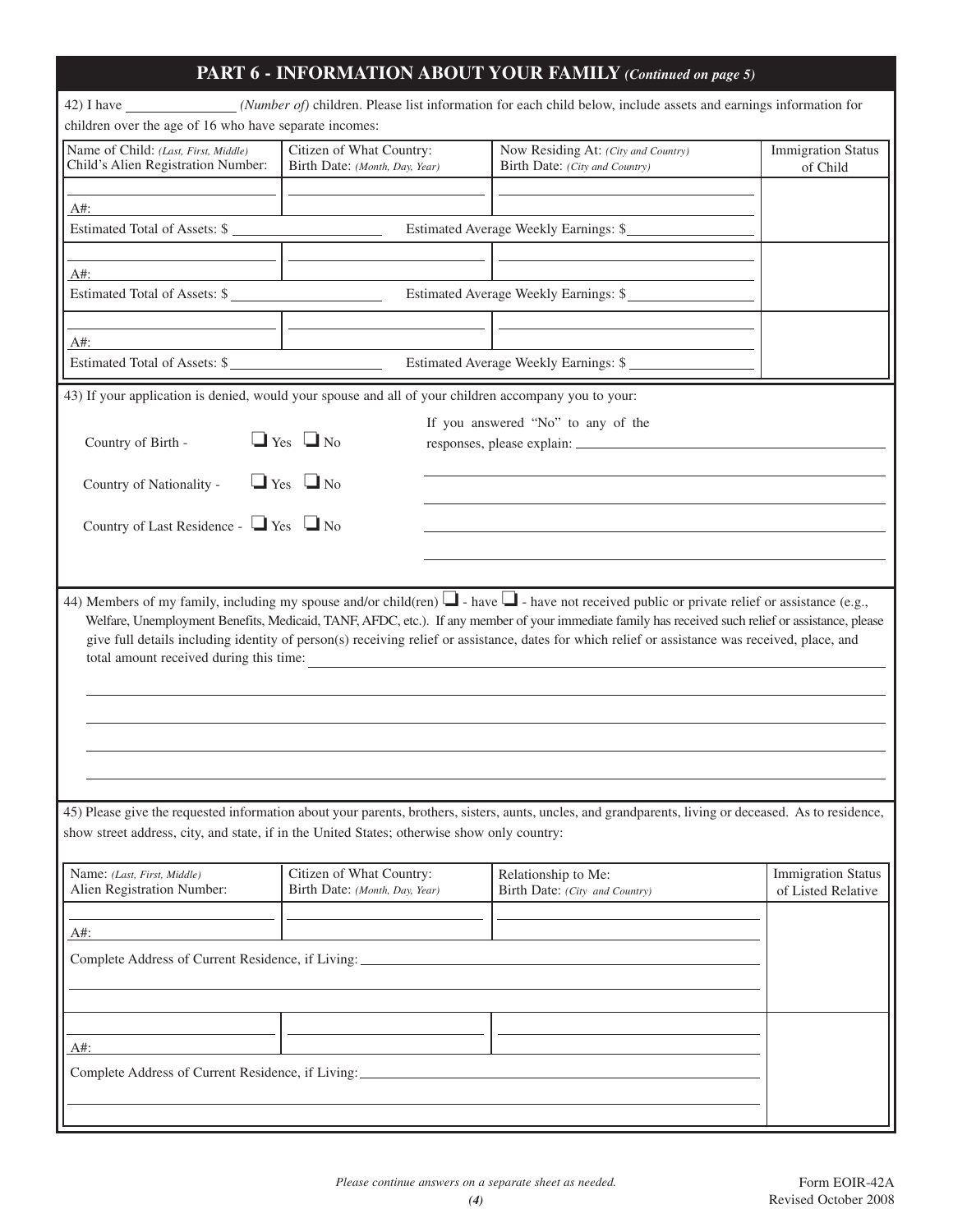| PART 7 - MISCELLANEOUS INFORMATION (Continued on page 6)                                                                                                                                                                                                                                                                                                                                                                                                                                                                                                                                                                                            |                                                                                                                                          |                                                                                                                                                                                                                                                          |                                    |                                              |  |
|-----------------------------------------------------------------------------------------------------------------------------------------------------------------------------------------------------------------------------------------------------------------------------------------------------------------------------------------------------------------------------------------------------------------------------------------------------------------------------------------------------------------------------------------------------------------------------------------------------------------------------------------------------|------------------------------------------------------------------------------------------------------------------------------------------|----------------------------------------------------------------------------------------------------------------------------------------------------------------------------------------------------------------------------------------------------------|------------------------------------|----------------------------------------------|--|
| 46) I $\Box$ - have $\Box$ - have not entered the United States as a crewman after June 30, 1964.                                                                                                                                                                                                                                                                                                                                                                                                                                                                                                                                                   |                                                                                                                                          |                                                                                                                                                                                                                                                          |                                    |                                              |  |
|                                                                                                                                                                                                                                                                                                                                                                                                                                                                                                                                                                                                                                                     | 47) I $\Box$ - have $\Box$ - have not been admitted as, or after arrival in the United States acquired the status of, an exchange alien. |                                                                                                                                                                                                                                                          |                                    |                                              |  |
|                                                                                                                                                                                                                                                                                                                                                                                                                                                                                                                                                                                                                                                     |                                                                                                                                          | 48) I $\Box$ - have $\Box$ - have not submitted address reports as required by section 265 of the Immigration and Nationality Act.                                                                                                                       |                                    |                                              |  |
| 49) I $\Box$ - have<br>I have never (either in the United States or in any foreign country) been arrested, summoned into court as a defendant, convicted, fined,<br>imprisoned, placed on probation, or forfeited collateral for an act involving a felony, misdemeanor, or breach of any public law or ordinance (including, but<br>not limited to, traffic violations or driving incidents involving alcohol). (If answer is in the affirmative, please give a brief description of each offense<br>including the name and location of the offense, date of conviction, any penalty imposed, any sentence imposed, and the time actually served.) |                                                                                                                                          |                                                                                                                                                                                                                                                          |                                    |                                              |  |
|                                                                                                                                                                                                                                                                                                                                                                                                                                                                                                                                                                                                                                                     |                                                                                                                                          |                                                                                                                                                                                                                                                          |                                    |                                              |  |
|                                                                                                                                                                                                                                                                                                                                                                                                                                                                                                                                                                                                                                                     |                                                                                                                                          | 50) Have you ever served in the Armed Forces of the United States? $\Box$ - Yes $\Box$ - No. If "Yes" please state branch (Army, Navy, etc.) and                                                                                                         |                                    |                                              |  |
|                                                                                                                                                                                                                                                                                                                                                                                                                                                                                                                                                                                                                                                     |                                                                                                                                          |                                                                                                                                                                                                                                                          |                                    |                                              |  |
|                                                                                                                                                                                                                                                                                                                                                                                                                                                                                                                                                                                                                                                     |                                                                                                                                          | Date of entry on duty: (Month, Day, Year) Date of discharge: (Month, Day, Year)                                                                                                                                                                          |                                    |                                              |  |
|                                                                                                                                                                                                                                                                                                                                                                                                                                                                                                                                                                                                                                                     |                                                                                                                                          |                                                                                                                                                                                                                                                          |                                    |                                              |  |
|                                                                                                                                                                                                                                                                                                                                                                                                                                                                                                                                                                                                                                                     |                                                                                                                                          |                                                                                                                                                                                                                                                          |                                    |                                              |  |
| or naval forces of the United States?                                                                                                                                                                                                                                                                                                                                                                                                                                                                                                                                                                                                               |                                                                                                                                          | 51) Have you ever left the United States or the jurisdiction of the district where you registered for the draft to avoid being drafted into the military                                                                                                 |                                    | $\Box$ Yes $\Box$ No<br>$\Box$ Yes $\Box$ No |  |
|                                                                                                                                                                                                                                                                                                                                                                                                                                                                                                                                                                                                                                                     |                                                                                                                                          | 52) Have you ever deserted from the military or naval forces of the United States while the United States was at war?                                                                                                                                    |                                    |                                              |  |
|                                                                                                                                                                                                                                                                                                                                                                                                                                                                                                                                                                                                                                                     |                                                                                                                                          | 53) If male, did you register under the Military Selective Service Act or any applicable previous Selective Service (Draft) Laws?<br>If "Yes," please give date, Selective Service number, local draft board number, and your last draft classification: |                                    | $\Box$ Yes $\Box$ No.                        |  |
|                                                                                                                                                                                                                                                                                                                                                                                                                                                                                                                                                                                                                                                     |                                                                                                                                          | 54) Were you ever exempted from service because of conscientious objection, alienage, or any other reason?                                                                                                                                               |                                    | $\Box$ Yes $\Box$ No                         |  |
| 55) Please list your present or past membership in or affiliation with every political organization, association, fund, foundation, party, club, society,<br>or similar group in the United States or any other place since your 16 <sup>th</sup> birthday. Include any foreign military service in this part. If none, write<br>"None." Include the name of the organization, location, nature of the organization, and the dates of membership.                                                                                                                                                                                                   |                                                                                                                                          |                                                                                                                                                                                                                                                          |                                    |                                              |  |
| Name of Organization                                                                                                                                                                                                                                                                                                                                                                                                                                                                                                                                                                                                                                | Location of Organization                                                                                                                 | Nature of Organization                                                                                                                                                                                                                                   | Member From:<br>(Month, Day, Year) | Member To:<br>(Month, Day, Year)             |  |
|                                                                                                                                                                                                                                                                                                                                                                                                                                                                                                                                                                                                                                                     |                                                                                                                                          |                                                                                                                                                                                                                                                          |                                    |                                              |  |
|                                                                                                                                                                                                                                                                                                                                                                                                                                                                                                                                                                                                                                                     |                                                                                                                                          |                                                                                                                                                                                                                                                          |                                    |                                              |  |
|                                                                                                                                                                                                                                                                                                                                                                                                                                                                                                                                                                                                                                                     |                                                                                                                                          |                                                                                                                                                                                                                                                          |                                    |                                              |  |
|                                                                                                                                                                                                                                                                                                                                                                                                                                                                                                                                                                                                                                                     |                                                                                                                                          |                                                                                                                                                                                                                                                          |                                    |                                              |  |
|                                                                                                                                                                                                                                                                                                                                                                                                                                                                                                                                                                                                                                                     |                                                                                                                                          |                                                                                                                                                                                                                                                          |                                    |                                              |  |
|                                                                                                                                                                                                                                                                                                                                                                                                                                                                                                                                                                                                                                                     |                                                                                                                                          |                                                                                                                                                                                                                                                          |                                    |                                              |  |
|                                                                                                                                                                                                                                                                                                                                                                                                                                                                                                                                                                                                                                                     |                                                                                                                                          |                                                                                                                                                                                                                                                          |                                    |                                              |  |
|                                                                                                                                                                                                                                                                                                                                                                                                                                                                                                                                                                                                                                                     |                                                                                                                                          |                                                                                                                                                                                                                                                          |                                    |                                              |  |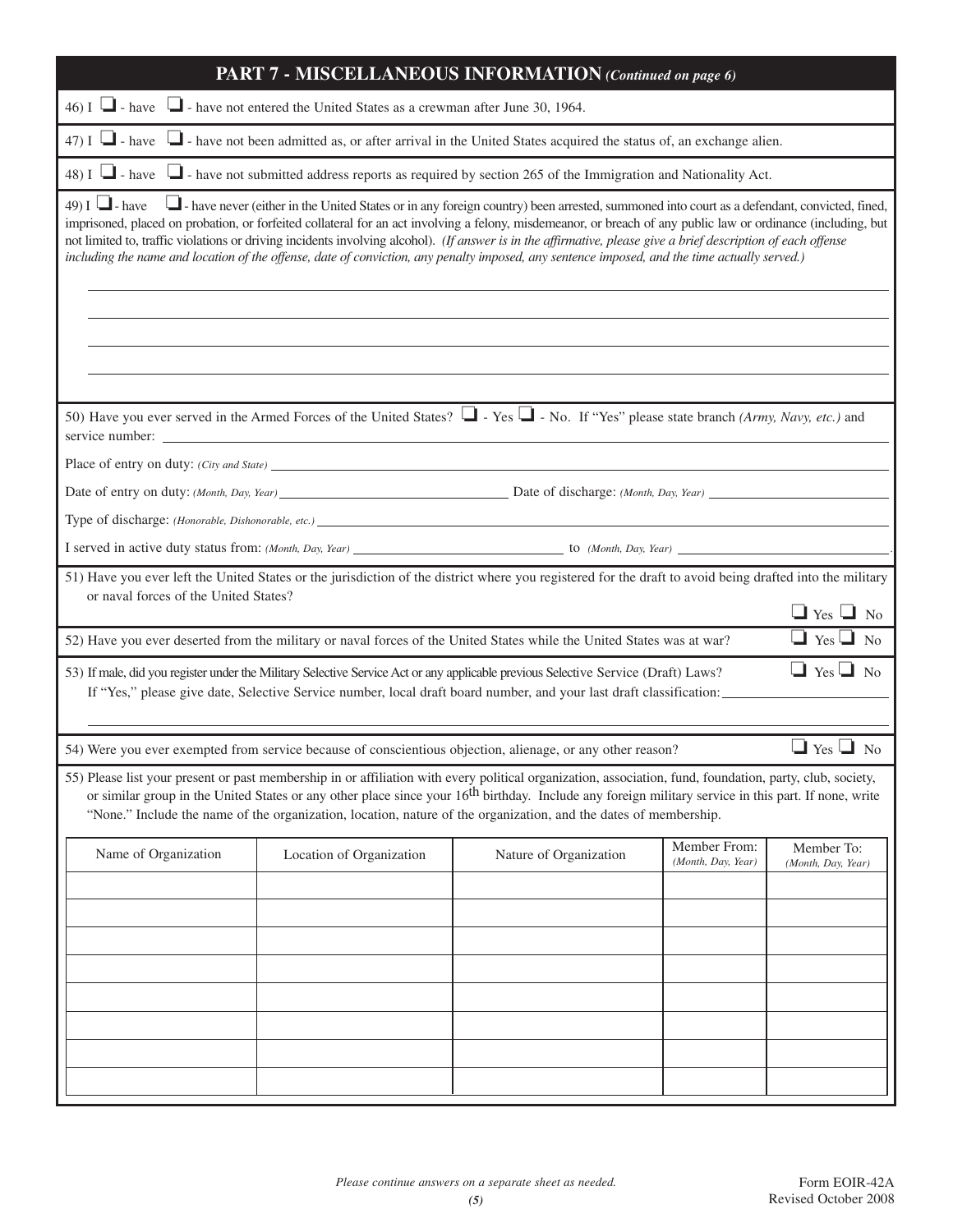| <b>PART 7 - MISCELLANEOUS INFORMATION (Continued)</b> |           |                                                                                                                                                                                        |  |
|-------------------------------------------------------|-----------|----------------------------------------------------------------------------------------------------------------------------------------------------------------------------------------|--|
| 56) Have you ever:                                    |           |                                                                                                                                                                                        |  |
| $\Box$ Yes                                            | $\Box$ No | been ordered deported, excluded, or removed?                                                                                                                                           |  |
| $\Box$ Yes                                            | $\Box$ No | overstayed a grant of voluntary departure from an Immigration Judge or the Department of Homeland Security<br>(DHS), formerly the Immigration and Naturalization Service (INS)?        |  |
| $\Box$ Yes                                            | $\Box$ No | failed to appear for deportation or removal?                                                                                                                                           |  |
| 57) Have you ever been:                               |           |                                                                                                                                                                                        |  |
| $\Box$ Yes                                            | $\Box$ No | a habitual drunkard?                                                                                                                                                                   |  |
| Yes                                                   | $\Box$ No | one whose income is derived principally from illegal gambling?                                                                                                                         |  |
| $\Box$ Yes                                            | $\Box$ No | one who has given false testimony for the purpose of obtaining immigration benefits?                                                                                                   |  |
| Yes                                                   | $\Box$ No | one who has engaged in prostitution or unlawful commercialized vice?                                                                                                                   |  |
| $\Box$ Yes                                            | $\Box$ No | involved in a serious criminal offense and asserted immunity from prosecution?                                                                                                         |  |
| $\Box$ Yes                                            | $\Box$ No | a polygamist?                                                                                                                                                                          |  |
| $\Box$ Yes                                            | $\Box$ No | one who brought in or attempted to bring in another to the United States illegally?                                                                                                    |  |
| $\Box$ Yes                                            | $\Box$ No | a trafficker of a controlled substance, or a knowing assister, abettor, conspirator, or colluder with others in any such controlled                                                    |  |
|                                                       |           | substance offense (not including a single offense of simple possession of 30 grams or less of marijuana)?                                                                              |  |
| $\Box$ Yes                                            | $\Box$ No | inadmissible or deportable on security-related grounds under sections $212(a)(3)$ or $237(a)(4)$ of the INA?                                                                           |  |
| $\Box$ Yes                                            | $\Box$ No | one who has ordered, incited, assisted, or otherwise participated in the persecution of an individual on account of his                                                                |  |
|                                                       |           | or her race, religion, nationality, membership in a particular social group, or political opinion?                                                                                     |  |
| $\Box$ Yes                                            | $\Box$ No | a person previously granted relief under sections $212(c)$ or $244(a)$ of the INA or whose removal has previously been                                                                 |  |
|                                                       |           | cancelled under section 240A of the INA?                                                                                                                                               |  |
|                                                       |           |                                                                                                                                                                                        |  |
|                                                       |           | 58) The following certificates or other supporting documents are attached hereto as a part of this application: (Refer to the Instructions for<br>documents which should be attached.) |  |
|                                                       |           |                                                                                                                                                                                        |  |